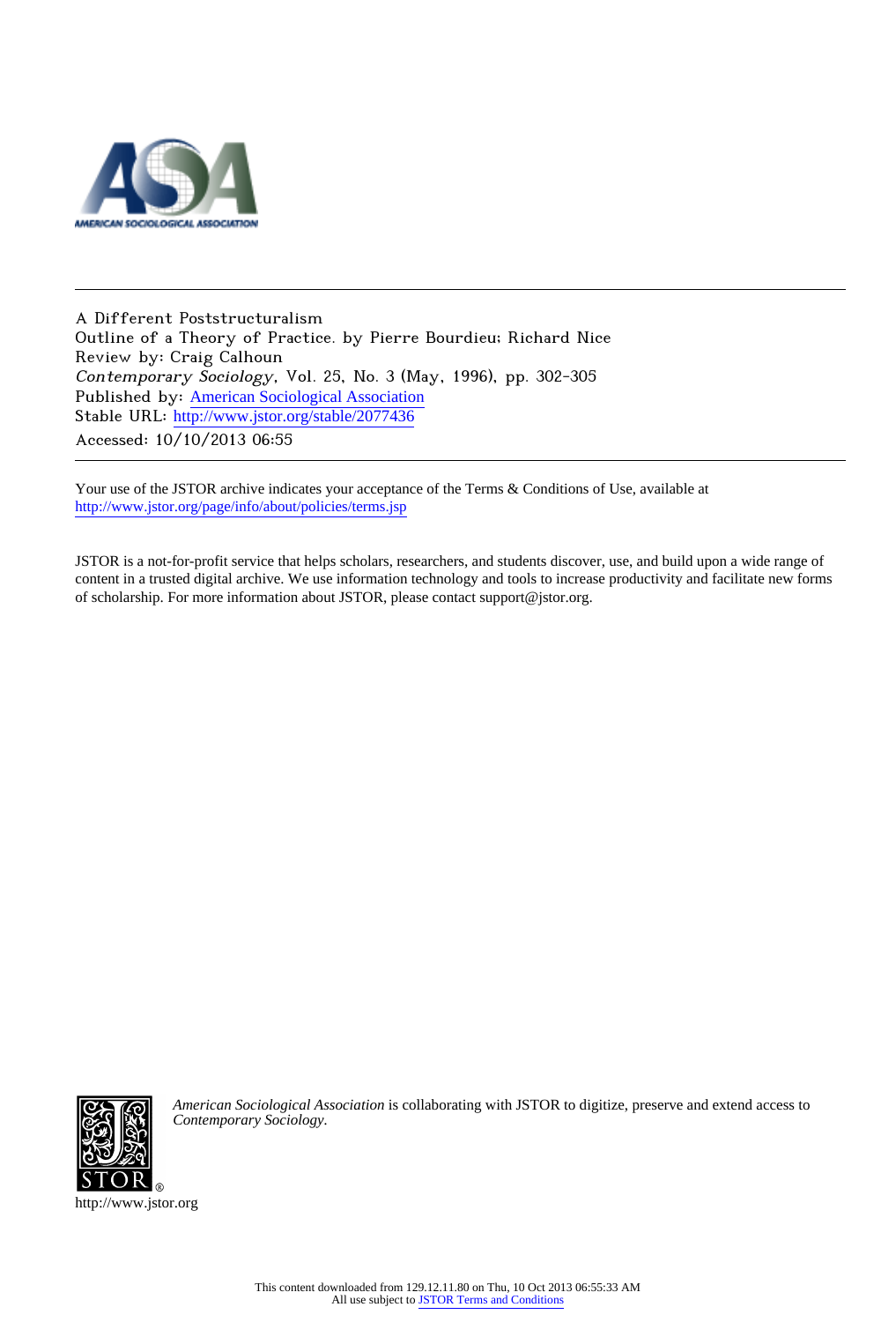Third, students of culture would also do well to take the notion of "deep play" (a theoretical idea, if ever there was one) more seriously. In "Deep Play," Geertz is not only exploring the meanings of the Balinese cockfight. He is also asking what makes some cultural performances, some cultural experiences deeper, more intense, more gripping than others. This is the beginning of an analysis of why some rituals, texts, or symbols generate more meaning than others do. Geertz explores how tension, uncertainty about the outcome, balanced opponents, and the ability to symbolize (and sublimate) significant social tensions make some cockfights deeper, more exciting, and more satisfying than others.

Barely breaking the surface of Geertz's essays, but there, nonetheless, lurks the question of whether and in what sense cultures are really "systems" after all. He recognizes that multiple kinds of realities can abide side by side. He also occasionally addresses great clashes of meanings, when people's cultural assumptions don't mesh, and when culture itself is a source of sometimes violent conflict. If cultural coherence is itself variable, Geertz's work provides a starting point for studying this variation.

Geertz's polemical stands-in favor of interpretation and against explanation, for description over theory, and against all general theory-are red herrings. They have distracted us from the depth and originality of his own theorizing. Sociology has not faced a crisis of confidence like that of anthropology; and sociology has always had a stronger commitment to both theory and explanation. Perhaps, then, sociologists will be able uninhibitedly to assimilate and find real nourishment in the rich filling of Geertz's interpretation-sandwich.

#### Other works cited:

- Alexander, Jeffrey C.1987. Twenty Lectures: Sociological Theory since World War II. New York: Columbia University Press.
- Asad, Talal. 1983. "Anthropological Conceptions of Religion: Reflections on Geertz." Man 18:237-259.
- Biersack, Aletta. 1989. "Local Knowledge, Local History: Geertz and Beyond." Pp. 72-96 in Lynn Hunt (ed.), The New Cultural History. Berkeley: University of California Press.
- Geertz, Clifford. 1968. Islam Observed: Religious Development in Morocco and Indonesia. New Haven: Yale University Press.
- . 1983. Local Knowledge: Further Essays in Interpretive Anthropology. New York: Basic Books.
- Keesing, Roger M. 1974. "Theories of Culture." Pp. 73-97 in Annual Review of Anthropology 3. Palo Alto: Annual Reviews, Inc.
- Parker, Richard. 1985. "From Symbolism to Interpretation: Reflections on the Work of Clifford Geertz." Anthropology and Humanism Quarterly 10(3):62- 67.
- Shankman, Paul. 1984. "The Thick and the Thin: On the Interpretive Theoretical Program of Clifford Geertz." Current Anthropology 25 (June):261-279.
- Swidler, Ann and Roland L. Jepperson. 1994. "Interpretation, Explanation, and Theories of Meaning.' Paper presented at the American Sociological Association Annual Meetings, Los Angeles, CA (August).
- Wikan, Unni. 1992. "Beyond the Words: The Power of Resonance." American Ethnologist 19 (August): 460-482.

# A Different Poststructuralism

## CRAIG CALHOUN University of North Carolina, Chapel Hill

Original review, CS 9:2 (March 1980), by Arthur W. Frank III:

The contribution of Bourdieu's work is that in producing a better grounded structuralism, he accomplishes the practice of a more scientific Marxism ... The European idiom of Bourdieu's writing should not distract North American sociologists from its extraordinary importance as a theory of method.

Outline of a Theory of Practice, by Pierre Bourdieu. Trans. by Richard Nice. New York: Cambridge University Press [1972] 1977. 248 pp. \$19.95 paper. ISBN: 0-521-29164-X.

Pierre Bourdieu (1988) has described one central motivation behind his intellectual work as a determination to challenge misleading dichotomies. This determination is no-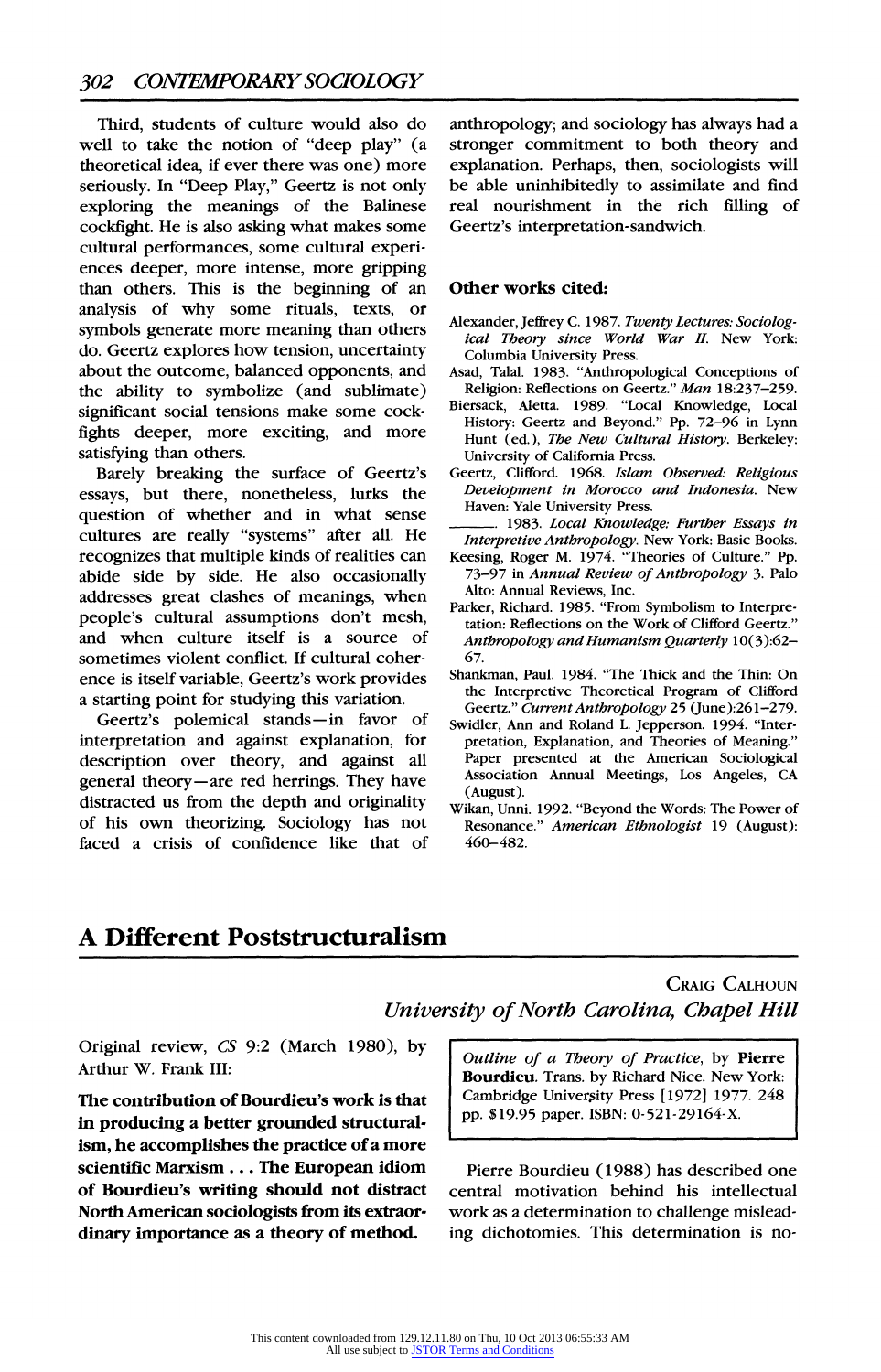where more manifest than in the work that first made him famous in English-language sociology, and which remains perhaps his most influential, Outline of a Theory of Practice.<sup>1</sup> Outline attacks many problematic dichotomies, but has gained its enduring influence most of all from its challenge to the opposition of structure and action.

The idea of transcending this dichotomy was not a new one in sociological theory; recall the effort signaled by Talcott Parsons's first book, The Structure of Social Action. But Bourdieu's effort was both original and compelling. It caught, moreover, the rising demand for an integration of structure and action that followed the successive crises first of Parsons's own functionalism and then of a Marxism that had split into structuralist and voluntarist camps.

Outline did not achieve the instant fame of Bourdieu's Distinction, which burst on the Anglophone scene in a 1984 translation and helped to spark the renaissance of the sociology of culture, as well as a thriving subfield of cultural studies of stratification. Rather, partly because it is a more difficult book, Outline attracted readers graduallybut also found its way into the standard syllabi for graduate courses in contemporary sociological theory. It also had a substantial indirect influence, even before translation, as for example Bourdieu's work helped shape Anthony Giddens's intellectual framework and later readers picked up Bourdieu's ideas and terms-like structuration- from Giddens without always knowing their source. Outline spoke to a desire for theory that made sense of the stability of social organization without succumbing to the conservatism of much functionalism, and that made sense of human agency without relying on highly cognitive accounts of intentions. It also helped that, despite a good translation, the text was sufficiently oblique in style that it could be read-at least superficially-with approval by English-language theorists of starkly contrasting orientations.

Since the book was originally written some years earlier in French, this context of reception was not exactly its context of production. The dichotomy that rent the

French intellectual scene and that shaped Bourdieu's own initial orientation opposed the structuralisms of Lévi-Strauss and Althusser to the egocentric existentialism of Sartre.2 If forced to choose, Bourdieu was clearly on Levi-Strauss's side (though not that of Althusser), but in Outline he combined classic structuralist analyses of the Kabyle with a developing critique of structuralism's cognitivist neglect of practical knowledge, its more general objectivism, and its inability to turn that objectivist gaze on itself in order to provide an adequate account of its own scientific standpoint. For all of his influence in anthropology, and his general fame, Lévi-Strauss had not been widely read in American sociology. This made Outline both more difficult for many readers to assimilate and more valuable as a critical introduction to some of the achievements of structuralism (that is, of cultural structuralism, as distinct from various acultural accounts of social structure). Like Foucault's work of the same period (The Order of Things, and Archaeology of Knowledge), Outline offered both one of structuralism's high points and important movement beyond it.

Structuralist analyses were commonly static, and therefore commonly opposed to accounts of process.3 In the Manichean opposition of structuralism to existentialism, individuals, action, and especially personal experience were ceded to the latter (and the latter thereby declared unscientific). As Althusser famously put it, individual persons were not of analytic significance in themselves, but rather were simply the "bearers" of structure. From early in his work in Algeria, Bourdieu found it critical to analyze both recurrent processes through which ways of life were enacted and more linear processes of historical change. Above all, Bourdieu sought to show how structures were reproduced through the very actions by which individuals sought to achieve their personal ends. Outline was his first major

 $<sup>1</sup>$  Bourdieu in essence rewrote Outline in his later,</sup> but less widely read, Logic of Practice (Stanford: Stanford University Press, 1990).

<sup>&</sup>lt;sup>2</sup> Though published in 1972, Outline was largely written before 1968 and is not the work in which to find Bourdieu's response to the events of that year or the late '60s intellectual conflicts more generally. For that, see Homo Academicus.

<sup>&</sup>lt;sup>3</sup> Foucault's structuralist histories thus stress ruptures between statistically conceived epochs more than processes, whether of change or flux.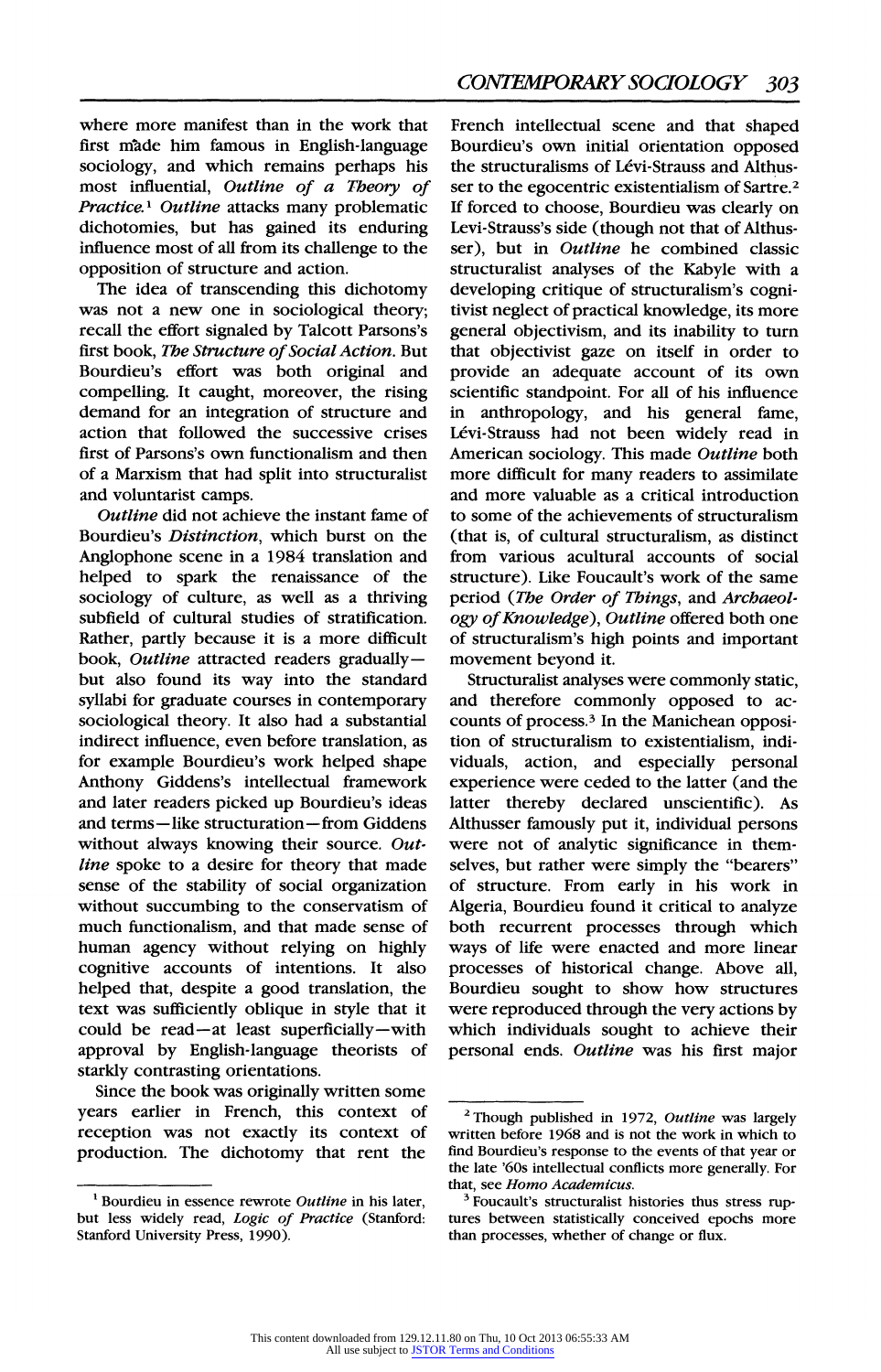theoretical statement of this approach, and this was a crucial basis of its early influence.

Partly because many English-language readers had previously been exposed to Bourdieu's early writings on the French educational system, Outline was at first read largely as a "reproduction theory." The power of Bourdieu's accounts of how individual actions were recuperated into the reproduction of structure (recalling Merton's classic evocation of the unintended consequences of purposive social action) was readily grasped. The other side of the coin was less fully appreciated. But Bourdieu equally made structure dependent on action, and in so doing provided an opening for studying how changing material conditions (e.g., the monetarization of the Kabyle economy) could change the way cultural processes played out in the realm of individual action.

In order to address action, Bourdieu drew on a largely Anglo-Saxon language of strategy and recovered with new meaning the old term "habitus." The language of strategy suggested to many American readers an affinity to rational choice theory (which Bourdieu has strenuously denied). This repelled at least as many who objected to what they saw as excessive economism and instrumentalism as it attracted others who saw the possibility of developing a culturally richer approach to strategic action. Whether filtered through rational-choice thinking or not, part of the impact of Outline has been to show, in the tradition of Marcel Mauss, how apparently nonstrategic or disinterested actions in fact can be understood as resulting from actors' interests, even when those actors are not consciously aware of this motivation. Bourdieu sought to demonstrate how the "strategy" inhered not simply in conscious intentions (a fallacy at once cognitivist and subjectivist) but in the situation and in the whole being of the actor as well.

This is where habitus comes in. Notoriously difficult to pin down, the term means basically the embodied sensibility that makes possible structured improvisation. Jazz musicians can play together without consciously following rules because they have developed physically embodied capacities to hear and respond appropriately to what is being produced by others, and to create themselves in ways that others can hear sensibly and to which others can respond. Or in Bourdieu's metaphor, effective play of a game requires not just knowledge of rules but also a practical sense for the game. Bourdieu's account is one of the most fruitful to have been offered of this dimension of "tacit knowledge," all the more so because of his relation of this to bodily *hexis* (picking up the Aristotelian concept). Bourdieu showed culture as embodied, not just thought, and this alone would have ensured a considerable influence for Outline.

But the point was even more basic (and more sociological). Bourdieu emphasized that habitus was not just a capacity of the individual, but an achievement of the collectivity. It was the result of a ubiquitous "collective enterprise of inculcation." The reason why "strategies" could work without individuals being consciously strategic is that individuals became who they were and social institutions existed only on the strength of this inculcation of orientations to action, evaluation, and understanding. This was a matter not only of socialization, conceived in the neutral manner of much sociology, but also of power. Inculcation took place in families differentially endowed with cultural capital, for example, and thus blessed some children with advantages in performing various social roles. It was for this reason too that struggles over classification figured so importantly for Bourdieu. Bourdieu showed that the classificatory schemes basic to structuralist analysis were not simply objective, as a static account would imply, but were also the products of interested struggle among social actors (albeit seldom explicit). The most fundamental social changes had to appear not only as changes in formal structures but also as changes in habitual orientations to action. Bourdieu sought thus to overcome the separation of culture, social organization, and embodied individual being that was characteristic of most existing sociology. In this, his most important American forebear was Erving Goffman, with whom he spent time early in his career, and it is surprising that this connection did not achieve more recognition in the early reception of Outline.

Outline has been most influential among those who seek to analyze the interplay between cultural and social structure and social action. If others of Bourdieu's works have helped to create the sociology of culture as a subfield, Outline has played a